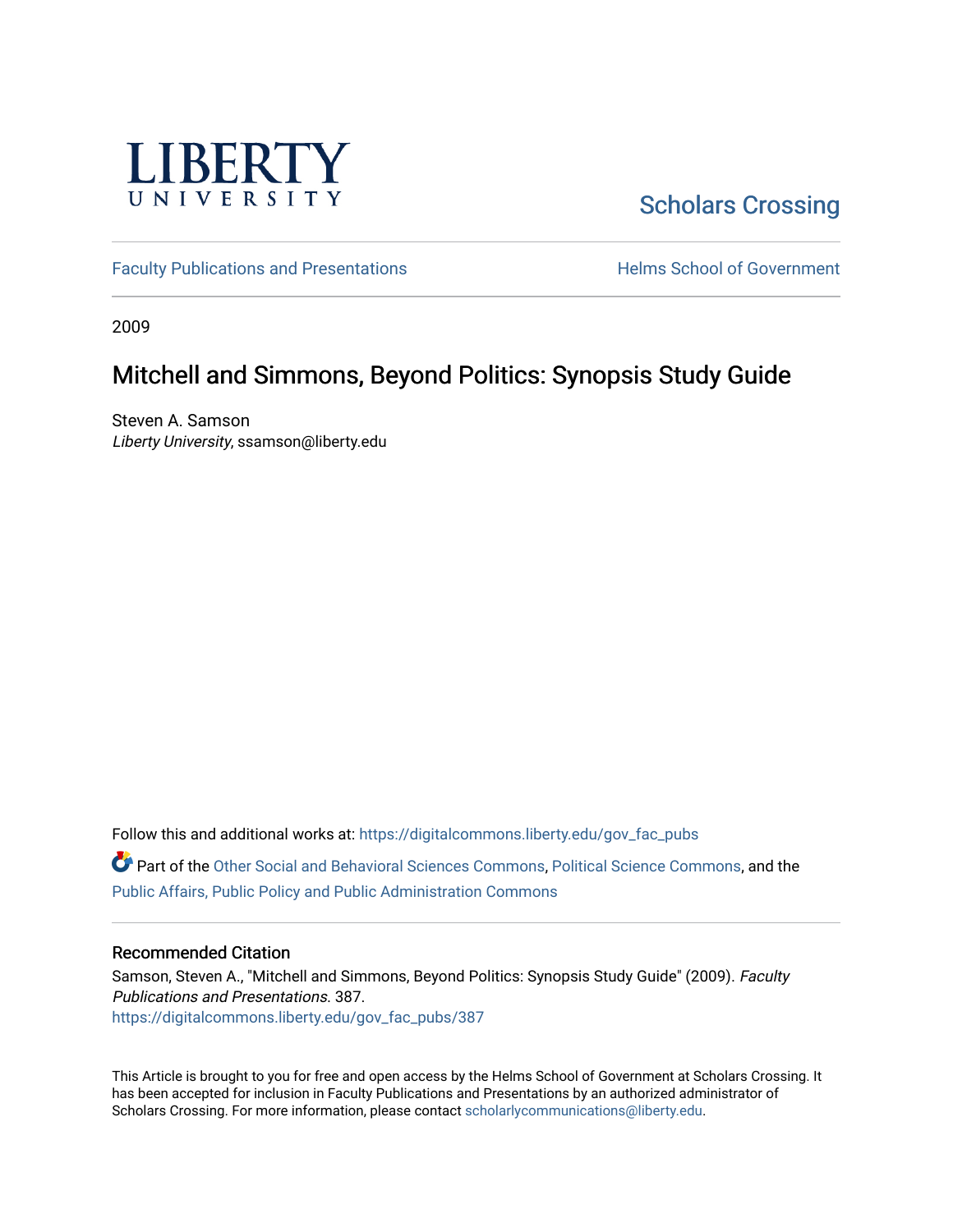# **MITCHELL AND SIMMONS,** *BEYOND POLITICS***: SYNOPSIS STUDY GUIDE, 2009 Steven Alan Samson**

### **[http://www.independent.org/publications/books/book\\_summary.asp?bookID=34](http://www.independent.org/publications/books/book_summary.asp?bookID=34)**

#### **Mitchell and Simmons Study Questions**

- 1. How does the authors' discussion of the "private agendas" of politicians and government bureaucrats illustrate Bastiat's concept of legal plunder? **Log rolling** is the term used for political favors in the interest of "political conciliation." The rationale of log rolling is simple: "You support my bill and I'll support yours." But the reality is summed up in the title of a book by former California state senator H. L. "Bill" Richardson: What Makes You Think We Read the Bills*?*
- 2. What "**perverse mechanism**" operates largely out of view? (Think of the Wizard of Oz). Who has a vested interest to protect government largesse? If well-organized pressure groups are parasites, who then are the hosts? In a narrowly political context, **rent-seeking** refers to "legitimate, non-voting actions that are intended to change laws or administration of laws such that one individual and/or group gains at the same or greater expense to another individual or group." According to Thomas DiLorenzo, "a **political entrepreneur** succeeds primarily by influencing government to subsidize his business or industry, or to enact legislation or regulation that harms his competitors."
- 3. What is meant by "the **tragedy of the commons**," a term coined by Garrett Hardin? Why would the prevention of markets and property rights be the chief source of **negative externalities**? ("A negative externality occurs when an individual or firm making a decision does not have to pay the full cost of the decision. If a good has a negative externality, then the cost to society is greater than the cost consumer is paying for it.") How did the **Clean Air Act** create negative externalities rather than positive incentives to reduce pollution?
- 4. What is the argument in favor of government providing **public goods**? What are some of the flaws in the argument? Rather the avoiding the **free rider** problem, how does government provision of public goods merely shift the expense to those who are politically less powerful? Why does this common practice operate as a **negative-sum game**? Why does it tend to result in a "pay to play" arrangement on the part of political entrepreneurs? What are the **hidden costs**? (The Wizard of Oz himself is a hidden cost: note what is said about **parasitism** near the end). R. J. Rushdoony is even more pointed about parasitism:

. . . Deficit spending can be financed only by legalized larceny in one form or another, a stealing from the industrious and thrifty members of the population.

For, a nation lacking saving individuals would have no surplus; without a surplus there would be no creditors; without creditors there would be nobody for government and private debtors to plunder. In order for *anyone* to be prodigal, *someone* must be thrifty.

Thus, this Gambler State, a larcenous state, is parasitic. Every socialist state is a parasite. After destroying its own wealth, it must feed on another nation's wealth, and thus socialism is by nature driven to imperialism. It offers paradise on earth to other countries by means of socialism and seizes them to enable itself to survive. When the host body dies, the parasite dies [Rousas John Rushdoony, Politics of Guilt and Pity. Fairfax, VA: Thoburn Press, 1978 [1970], p. 224].

5. Why does government intervention tend to destroy social harmony? Here it would be useful to review the excerpt from Plato's *Republic* that follows the Bastiat review and the Livy excerpt that tells the story of Spurius Maelius. Remember: Politics is supposed to be a public exercise of the